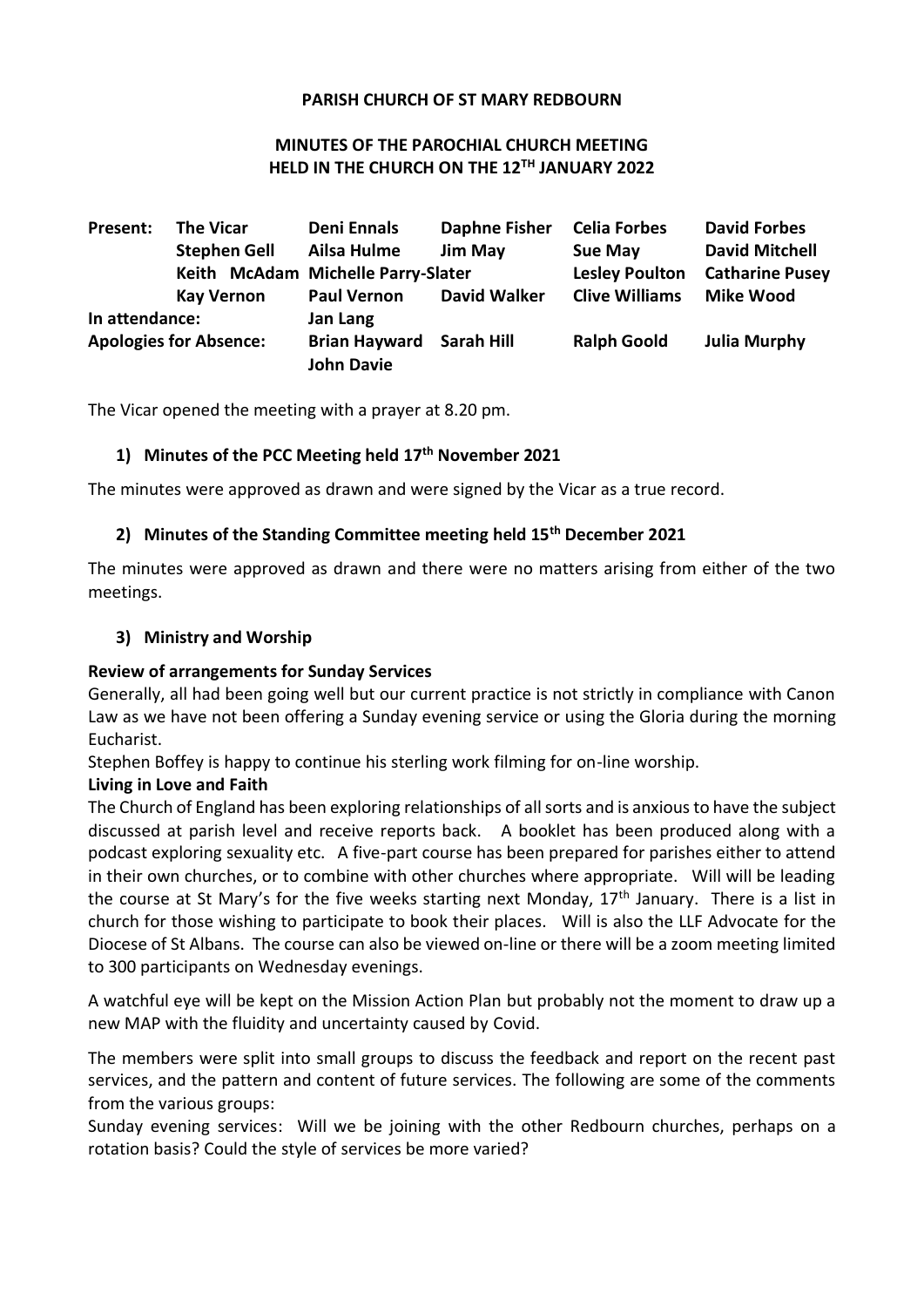Do we want the choir to stay in the chancel, away from the congregation? There is a feeling of 'them and us' at the moment. Should the choir dispense with masks for singing? Difficult to hear the choir when masked.

Not thought practical for servers to resume duties at present and would feel superfluous The new format pew sheet is fine, and cuts down on paper use

8 am service seeing fewer people, 12 noon service not missed apparently

Could the first Sunday family service be much less formal, more inclusive for the children and make more use of the children we do have?

From our discussion, three priorities emerged for St Mary's in 2022:

- 1. Work with children, young people and families
- 2. Small group work for nurture, study and discipleship
- 3. Welcome ministry

As well as these areas, we also need to look at our Stewardship and the Transept roof

# **4) Finance**

Mike Wood had circulated a report of the projected position at 31<sup>st</sup> December. He stressed that this was not the finished article and a lot of refinement has yet to be done. Ruth Hughes currently has the cash book to work on. Mike had also circulated some comments and explanations. Regular giving has held up during the pandemic, but we will need to address this in the very near future. We have been living off the refund of some £9000 from the gas provider which had been wrongly charged. Next year will be different! We have no current income from the cottage since the tenant has left, and the repair work will be carried out shortly, so that we can sign up a new tenant in the spring.

The Sum Up terminal is proving a good source of income, and it catches up receipts from various different activities. £23960 was passed through it during the year, and the management cost is minimal. Coffee on the Common is an excellent income stream. The response over the last two years for the CFC appeal has been outstanding, and the money donated will be sent to Mpwapwa in due course.

The Trustees need to be updated so that the signatories for the CCLA Account may be amended. An updated computer accounts programme has been purchased. We need to encourage better use of standing orders in order to cut down the ad hoc giving.

### **Budget 2022**

Members were asked to flag up known differences from previous years. We await the Quinquennial Report to see how that will affect our finances.

# **5) Safeguarding**

We were very pleased to welcome Jan Lang, our Safeguarding Officer to the meeting. Jan took us through the new arrangements being set up and the various training needed. Jan is very willing to give tuition for the on-line courses for those who are not so familiar with computer use. The report Jan had submitted before the meeting set out what would be needed. We also note that we should set up a Social Media policy. Will thought that Kate Ford might be willing to oversee this as she is the main lead on our website and social media.

# **6) Fabric Report**

The Quinquennial Report is still awaited. The Fire extinguishers were serviced before Christmas.